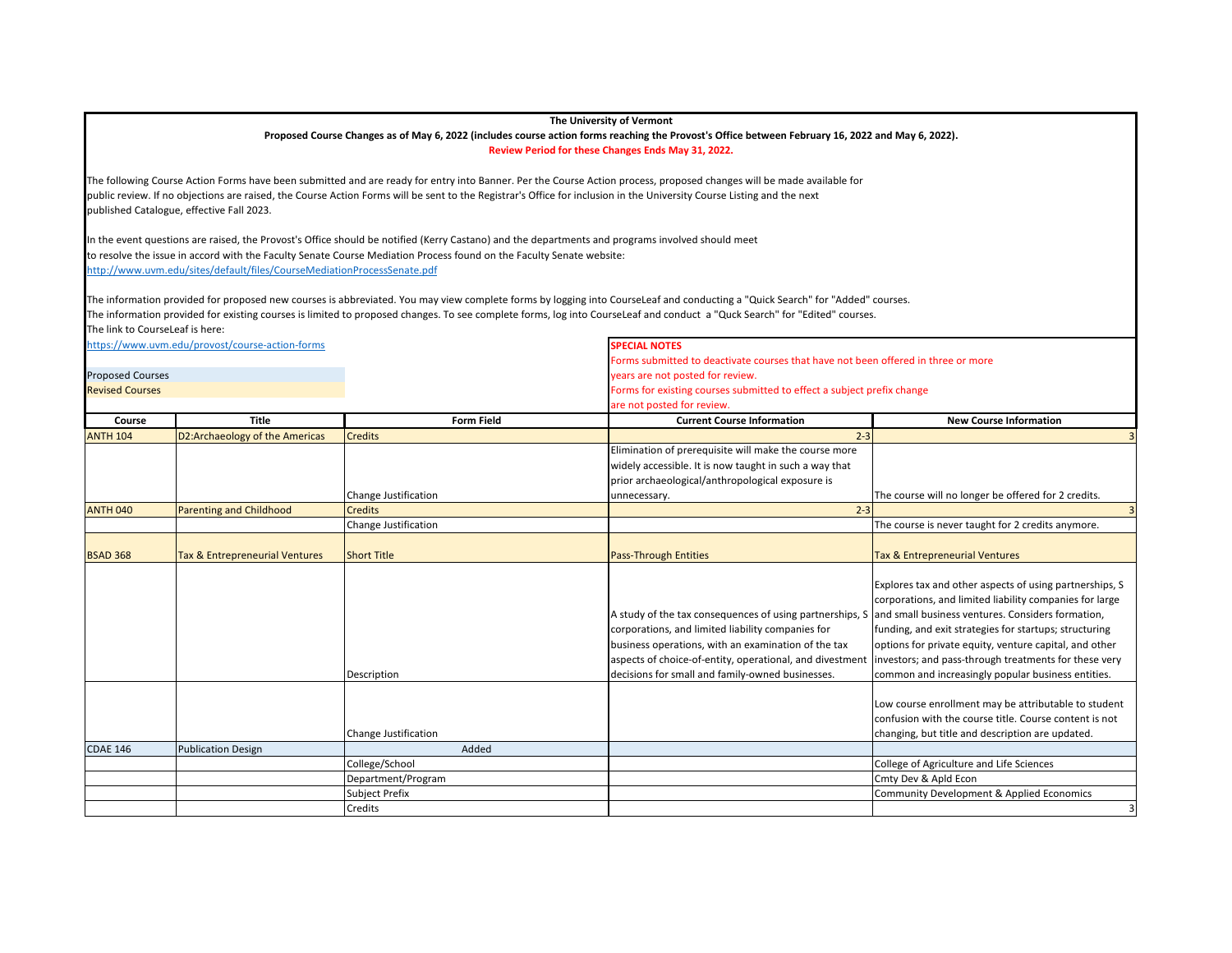| Course          | <b>Title</b>                          | <b>Form Field</b>                                         | <b>Current Course Information</b>                           | <b>New Course Information</b>                               |
|-----------------|---------------------------------------|-----------------------------------------------------------|-------------------------------------------------------------|-------------------------------------------------------------|
|                 |                                       |                                                           |                                                             | CDAE 015, CDAE 016 or CDAE 018, Public                      |
|                 |                                       | <b>Catalog Prerequisites</b>                              |                                                             | Communication major or Applied Design Minor.                |
|                 |                                       |                                                           |                                                             |                                                             |
|                 |                                       |                                                           |                                                             | Focuses on strategic development of multipage               |
|                 |                                       |                                                           |                                                             | composition for print and digital formats, creation and     |
|                 |                                       |                                                           |                                                             | selection of imagery and the effective organization of      |
|                 |                                       |                                                           |                                                             | content and visual style to make information accessible,    |
|                 |                                       |                                                           |                                                             | visually engaging, and readable for the intended            |
|                 |                                       | Description                                               |                                                             | audience.                                                   |
|                 |                                       | Course Seeking Graduate Credit?                           |                                                             | <b>No</b>                                                   |
|                 |                                       |                                                           |                                                             |                                                             |
|                 |                                       |                                                           |                                                             | This is an upper level elective for the PCOM Community      |
|                 |                                       |                                                           |                                                             | Media and Journalism and PCOM Communication                 |
|                 |                                       | Course - Academic Merit                                   |                                                             | Design majors and Applied Design minor.                     |
|                 |                                       | <b>Effects on Other Departments</b>                       |                                                             | None                                                        |
|                 |                                       | Are you seeking diversity credit approval as part of this |                                                             |                                                             |
| <b>EDSC 157</b> | <b>QR:Intro to Teaching Math</b>      | action?                                                   | <b>No</b>                                                   |                                                             |
|                 |                                       | What type of gened action                                 |                                                             | Seeking new General Education designation(s)                |
|                 |                                       | DiveCheck all General Education requirements that         |                                                             |                                                             |
|                 |                                       | apply to this action                                      |                                                             | <b>Mathematics</b>                                          |
|                 |                                       |                                                           |                                                             |                                                             |
|                 |                                       |                                                           |                                                             | This course currently has a QR designation, and this        |
|                 |                                       |                                                           |                                                             | course action form is to submit the course for review for   |
|                 |                                       | <b>Gened Action</b>                                       |                                                             | the MA General Education requirement.                       |
|                 |                                       |                                                           |                                                             |                                                             |
|                 |                                       | Does this course include a General Education action?      |                                                             | Yes                                                         |
|                 |                                       |                                                           |                                                             | This course action form is to submit the course for         |
|                 |                                       |                                                           |                                                             | review for the MA General Education requirement. The        |
|                 |                                       |                                                           |                                                             | companion documents contain justification for this          |
|                 |                                       | Change Justification                                      |                                                             | proposed change.                                            |
| <b>EDSC 215</b> | <b>Disciplinary Literacy Sec Schl</b> | <b>Short Title</b>                                        | <b>Reading in Secondary Schools</b>                         | <b>Disciplinary Literacy Sec Schl</b>                       |
|                 |                                       |                                                           | Theory and methods of reading/writing explored in the       |                                                             |
|                 |                                       |                                                           | context of literacy. Focus on reading, writing, speaking    | Theory and methods of disciplinary literacy for teaching    |
|                 |                                       |                                                           | and critical thinking across disciplines. Cultural contexts | in secondary schools. Focus on literacy skills and critical |
|                 |                                       | Description                                               | explored.                                                   | thinking across disciplines. Cultural contexts explored.    |
|                 |                                       |                                                           |                                                             | Name change to align with the field and the way the         |
|                 |                                       | Brief Description of the Proposed Graduate Action         |                                                             | course is currently taught.                                 |
|                 |                                       | Syllabus                                                  |                                                             | S22 EDSC 215 Syllabus (1).pdf                               |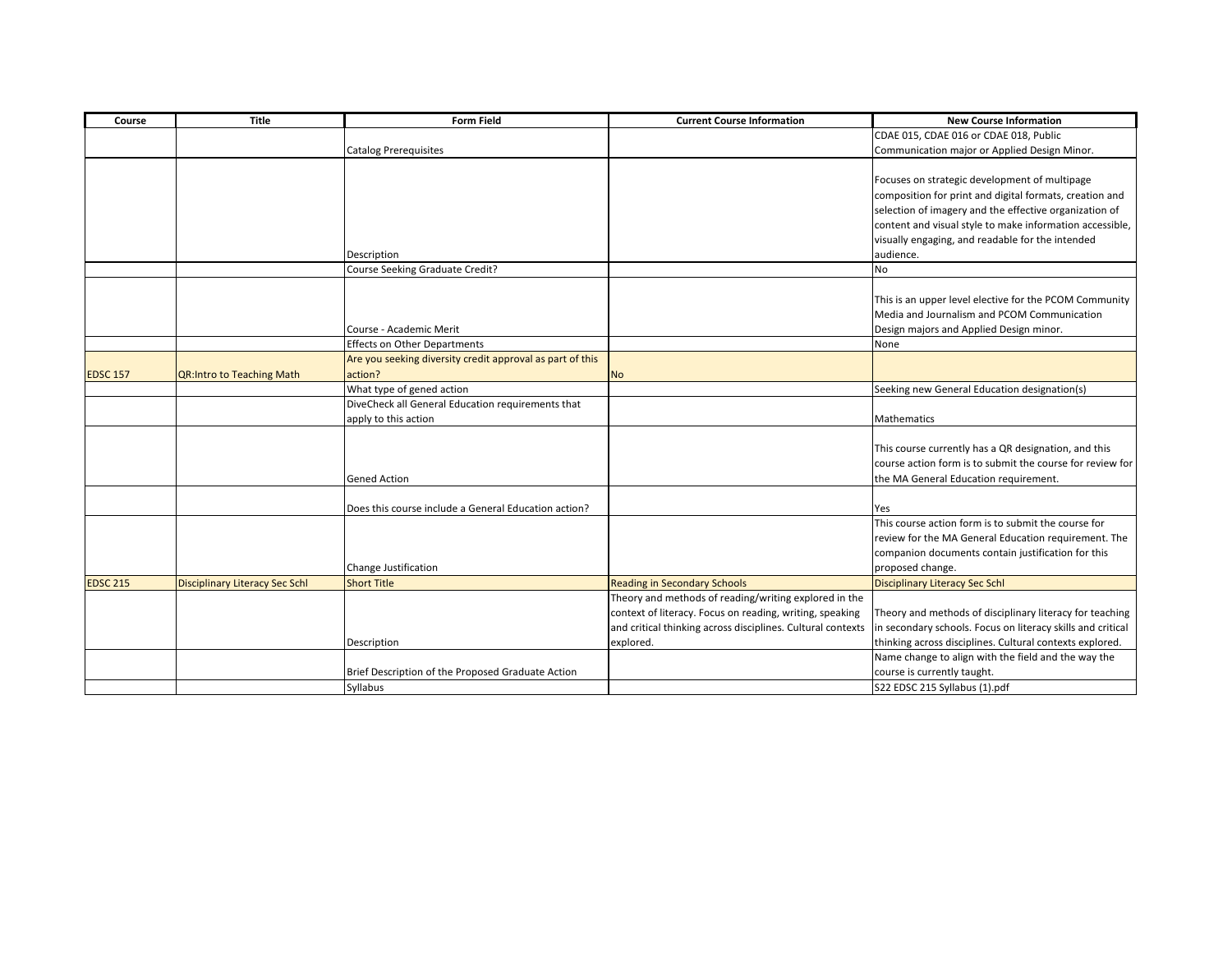| Course          | <b>Title</b>                     | <b>Form Field</b>                    | <b>Current Course Information</b> | <b>New Course Information</b>                                                                                                                                                                                                                                                                                                                                                                                                                                                                                                                                                                                                                                                           |
|-----------------|----------------------------------|--------------------------------------|-----------------------------------|-----------------------------------------------------------------------------------------------------------------------------------------------------------------------------------------------------------------------------------------------------------------------------------------------------------------------------------------------------------------------------------------------------------------------------------------------------------------------------------------------------------------------------------------------------------------------------------------------------------------------------------------------------------------------------------------|
|                 |                                  |                                      |                                   | This title change to "disciplinary literacy" is consistent<br>with research and practice in the field of literacy across<br>secondary disciplines, and aligns with how the course is<br>taught. There are no substantive changes to the syllabus<br>or content of the course. This name change also reflects<br>the language used by the International Association of<br>Literacy and Vermont's Agency of Education. A syllabus<br>is attached to show how the name change aligns with<br>current course content and expectations. This article                                                                                                                                         |
|                 |                                  |                                      |                                   | also explains how the name has shifted in the field:                                                                                                                                                                                                                                                                                                                                                                                                                                                                                                                                                                                                                                    |
|                 |                                  |                                      |                                   | https://www.ascd.org/el/articles/disciplinary-literacy-a-                                                                                                                                                                                                                                                                                                                                                                                                                                                                                                                                                                                                                               |
|                 |                                  | Change Justification                 |                                   | shift-that-makes-sense.                                                                                                                                                                                                                                                                                                                                                                                                                                                                                                                                                                                                                                                                 |
| <b>EDSP 401</b> | <b>Prevention Science Theory</b> | Added                                |                                   |                                                                                                                                                                                                                                                                                                                                                                                                                                                                                                                                                                                                                                                                                         |
|                 |                                  | College/School                       |                                   | College of Education and Social Services                                                                                                                                                                                                                                                                                                                                                                                                                                                                                                                                                                                                                                                |
|                 |                                  | Department/Program                   |                                   | Education                                                                                                                                                                                                                                                                                                                                                                                                                                                                                                                                                                                                                                                                               |
|                 |                                  | Subject Prefix                       |                                   | <b>Special Education</b>                                                                                                                                                                                                                                                                                                                                                                                                                                                                                                                                                                                                                                                                |
|                 |                                  | Credits                              |                                   |                                                                                                                                                                                                                                                                                                                                                                                                                                                                                                                                                                                                                                                                                         |
|                 |                                  | Description                          |                                   | Focus on multidisciplinary and multi-level prevention<br>science theory. Prevention Science is a multi-disciplinary<br>comprehensive approach to identify how best to<br>promote the well-being of diverse families and<br>communities by bridging research and practice. Nested<br>ecological frameworks and structural determinants of<br>youth development will serve as anchoring theoretical<br>frameworks.                                                                                                                                                                                                                                                                        |
|                 |                                  | Course Seeking Graduate Credit?      |                                   | Yes                                                                                                                                                                                                                                                                                                                                                                                                                                                                                                                                                                                                                                                                                     |
|                 |                                  | Course - Academic Merit              |                                   | This course that focuses on interdisciplinary and multi-<br>level prevention science theories that are commonly<br>applied and utilized in school, family and community<br>based interventions, policies and programs to support<br>youth social emotional and behavioral health is a<br>cornerstone of the emerging PhD in Social-Emotional-<br>Behavioral Health and Inclusive Education (SHIE). The<br>content covered in this course does not duplicate any<br>existing doctoral level courses in CESS or across the<br>University and was specifically created for a new<br>interdisciplinary PhD program in Social-Emotional-<br>Behavioral Health and Inclusive Education (SHIE) |
|                 |                                  | <b>Effects on Other Departments</b>  |                                   | None                                                                                                                                                                                                                                                                                                                                                                                                                                                                                                                                                                                                                                                                                    |
| <b>EDSP 404</b> | Research Partnership in Action   | Added                                |                                   |                                                                                                                                                                                                                                                                                                                                                                                                                                                                                                                                                                                                                                                                                         |
|                 |                                  | College/School<br>Department/Program |                                   | College of Education and Social Services<br>Education                                                                                                                                                                                                                                                                                                                                                                                                                                                                                                                                                                                                                                   |
|                 |                                  |                                      |                                   |                                                                                                                                                                                                                                                                                                                                                                                                                                                                                                                                                                                                                                                                                         |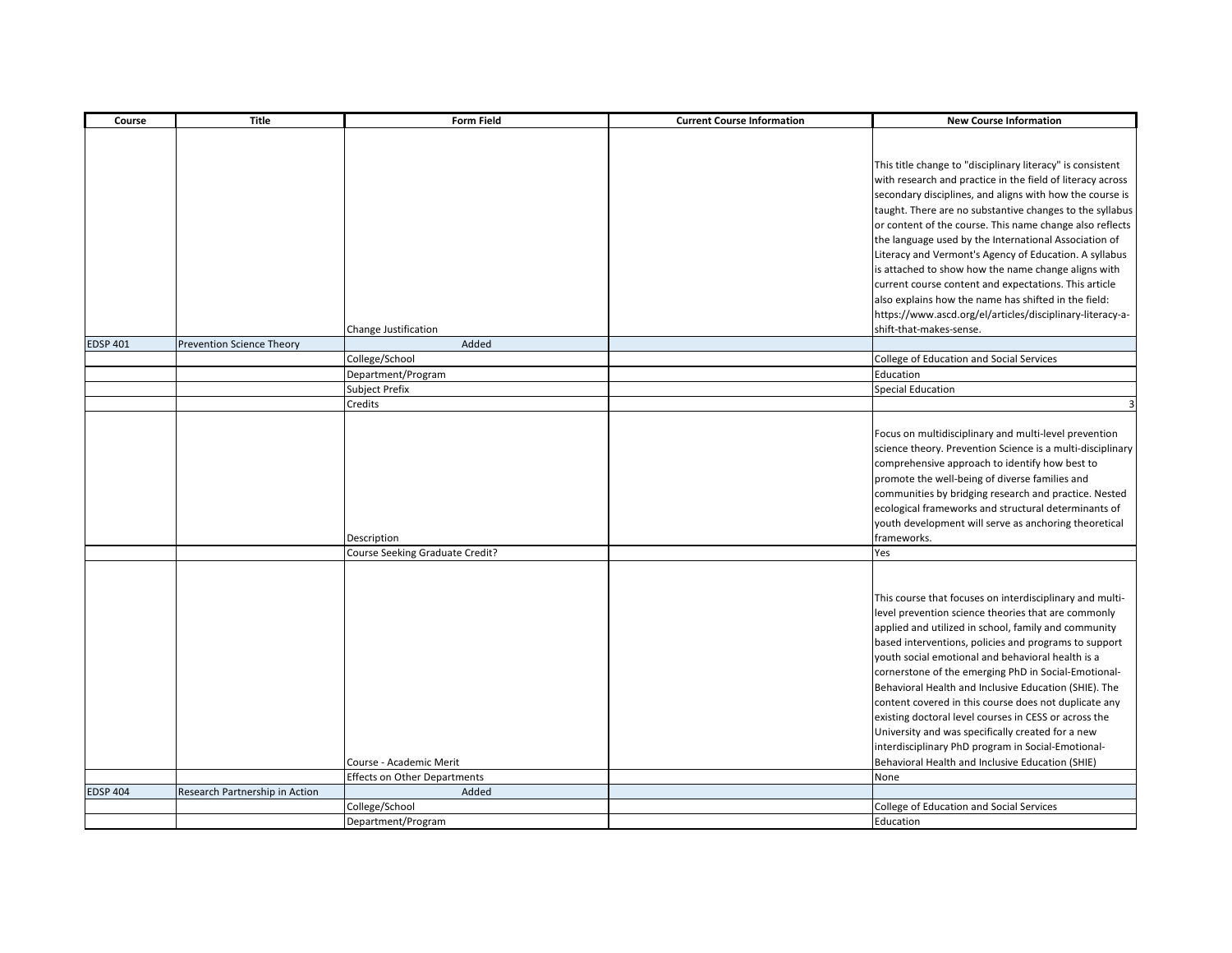| Course          | <b>Title</b>                  | <b>Form Field</b>                                 | <b>Current Course Information</b>                     | <b>New Course Information</b>                                                                                     |
|-----------------|-------------------------------|---------------------------------------------------|-------------------------------------------------------|-------------------------------------------------------------------------------------------------------------------|
|                 |                               | <b>Subject Prefix</b>                             |                                                       | <b>Special Education</b>                                                                                          |
|                 |                               | Credits                                           |                                                       |                                                                                                                   |
|                 |                               | <b>Catalog Prerequisites</b>                      |                                                       | Doctoral student status, Instructor permission.                                                                   |
|                 |                               | Co-requisites                                     |                                                       | EDSP 403 or Instructor permission.                                                                                |
|                 |                               |                                                   |                                                       | Building on existing research-practice partnerships,<br>students will collaborate to respond to practice-research |
|                 |                               |                                                   |                                                       | questions. Students will examine ways RPPs can                                                                    |
|                 |                               |                                                   |                                                       | enhance critically conscious collaborative research;                                                              |
|                 |                               |                                                   |                                                       | learn research methods for conducting systematic                                                                  |
|                 |                               |                                                   |                                                       | scoping reviews of the literature for publication; and                                                            |
|                 |                               |                                                   |                                                       | develop applied tools for translating findings to families                                                        |
|                 |                               | Description                                       |                                                       | and the practice community.                                                                                       |
|                 |                               | Course Seeking Graduate Credit?                   |                                                       | Yes                                                                                                               |
|                 |                               |                                                   |                                                       |                                                                                                                   |
|                 |                               |                                                   |                                                       | This course will serve as one of 5 major content courses                                                          |
|                 |                               |                                                   |                                                       | for a new Ph.D. in Special Education. This program is                                                             |
|                 |                               |                                                   |                                                       | being developed by five core faculty members in CESS                                                              |
|                 |                               |                                                   |                                                       | and plans are for a Fall 2023 start. The program                                                                  |
|                 |                               |                                                   |                                                       | development is supported by a \$150,000 grant from                                                                |
|                 |                               |                                                   |                                                       | UVM's OVPR to create new non-stem doctoral                                                                        |
|                 |                               |                                                   |                                                       | programming. The content is new as it enhances existing                                                           |
|                 |                               |                                                   |                                                       | university research-practice partnerships while teaching                                                          |
|                 |                               |                                                   |                                                       | students research methods related to scoping reviews,                                                             |
|                 |                               | Course - Academic Merit                           |                                                       | and knowledge translation and dissemination skills.                                                               |
|                 |                               | <b>Effects on Other Departments</b>               |                                                       | none                                                                                                              |
| FS 093          | <b>Food Systems Seminar I</b> | <b>Credits</b>                                    | $1 - 3$                                               |                                                                                                                   |
|                 |                               |                                                   | For the second year of the Food Systems major; survey | For students in the second year of the Food Systems                                                               |
|                 |                               |                                                   | of the field exploring academic research in Food      | major, surveys the field exploring academic research in                                                           |
|                 |                               | Description                                       | Systems.                                              | Food Systems.                                                                                                     |
|                 |                               |                                                   |                                                       | Food Systems Seminar I was initially proposed as a                                                                |
|                 |                               |                                                   |                                                       | variable credit course when the major was new. It has                                                             |
|                 |                               |                                                   |                                                       | become apparent that the course load is a 2-credit                                                                |
|                 |                               |                                                   |                                                       | course load and complements FS 193's proposed 2-                                                                  |
|                 |                               |                                                   |                                                       | credit course load change as well. Defining the credit                                                            |
|                 |                               |                                                   |                                                       | count helps students and advisors plan effectively for                                                            |
|                 |                               |                                                   |                                                       | both the work load expectation and for credit counts                                                              |
|                 |                               | Change Justification                              |                                                       | when making 4-year plans.                                                                                         |
|                 |                               | DiveCheck all General Education requirements that |                                                       |                                                                                                                   |
| <b>HCOL 185</b> | Honors College Sophomore Sem  | apply to this action                              |                                                       | <b>Diversity</b>                                                                                                  |
|                 |                               |                                                   |                                                       | We are seeking D1 approval for HCOL 185 Section D.                                                                |
|                 |                               |                                                   |                                                       | Attached to this form is the syllabus and D1 proposal                                                             |
|                 |                               | <b>Gened Action</b>                               |                                                       | information.                                                                                                      |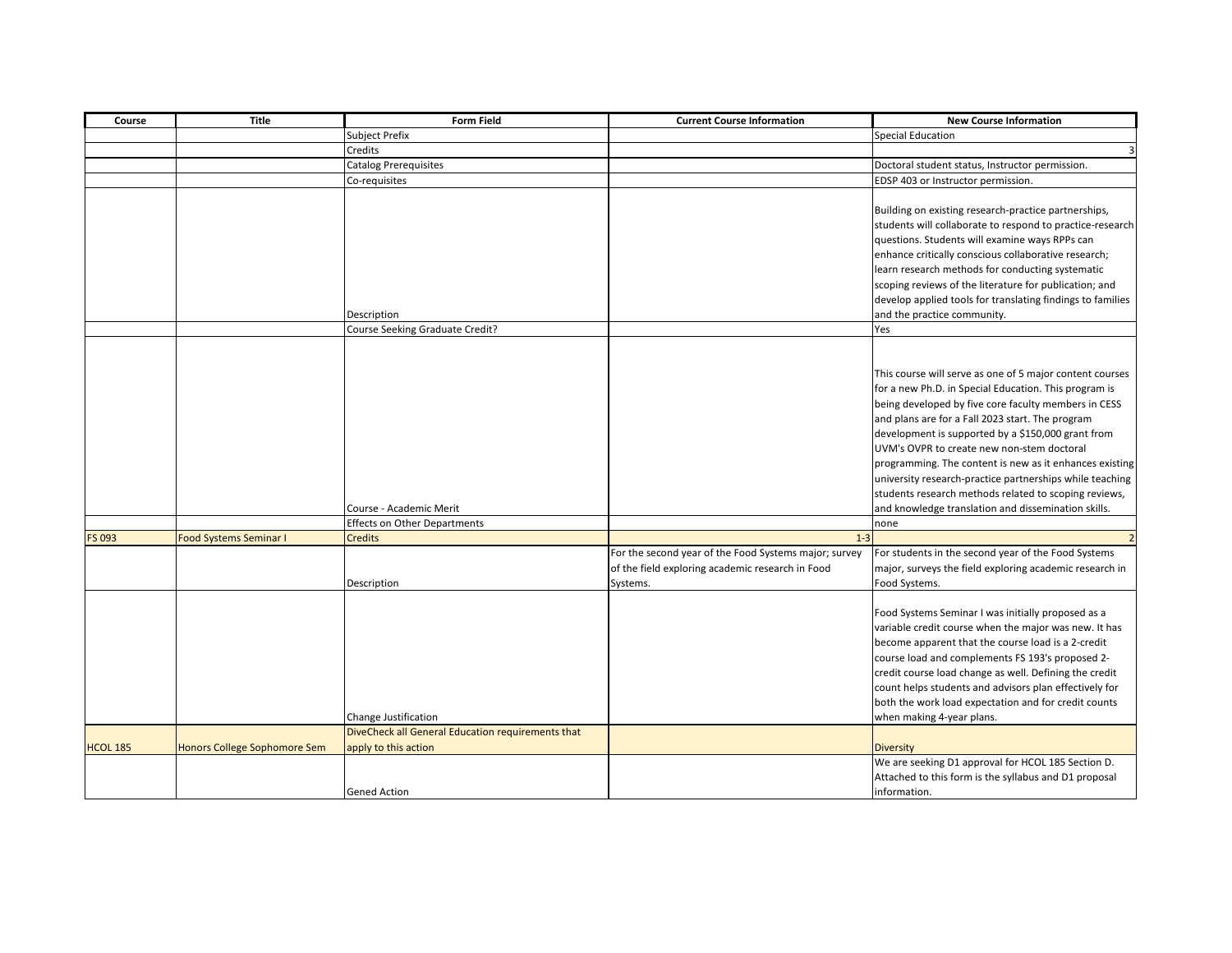| Course          | <b>Title</b>                  | <b>Form Field</b>                                 | <b>Current Course Information</b>                      | <b>New Course Information</b>                              |
|-----------------|-------------------------------|---------------------------------------------------|--------------------------------------------------------|------------------------------------------------------------|
|                 |                               |                                                   |                                                        |                                                            |
|                 |                               |                                                   | Second semester of two-semester sequence for Honors    |                                                            |
|                 |                               |                                                   | College first-year students focusing in the spring on  | Second semester of two-semester sequence for Honors        |
|                 |                               |                                                   | collaborative group work with specific topics on race, | College first-year students focusing in the spring on      |
| <b>HCOL 086</b> | Honors College First Year Sem | <b>Description</b>                                | gender, and sustainability.                            | collaborative group work with specific topics.             |
|                 |                               | Catalog Prerequisites                             |                                                        | <b>HCOL 085.</b>                                           |
| <b>NR 104</b>   | Social Proc & the Environment | <b>Catalog Prerequisites</b>                      | NR 002.                                                | NR 002 or NR 009.                                          |
|                 |                               |                                                   |                                                        |                                                            |
|                 |                               |                                                   |                                                        | NR 009 is the equivalent of NR 002, and will make it       |
|                 |                               |                                                   |                                                        | possible for transfer students who take NR 009 to          |
|                 |                               | Change Justification                              |                                                        | register for the course without obtaining an override.     |
| OT 471          | <b>Fieldwork Level IIA</b>    | <b>Credits</b>                                    | 8                                                      |                                                            |
|                 |                               |                                                   |                                                        | Change in credit hours for full time status per federal    |
|                 |                               |                                                   |                                                        | and accreditor stipulations. Total program credits do not  |
|                 |                               | Brief Description of the Proposed Graduate Action |                                                        | change.                                                    |
| <b>OT 472</b>   | Fieldwork Level IIB           | <b>Credits</b>                                    | $\mathbf{R}$                                           |                                                            |
|                 |                               |                                                   |                                                        | Change in credit hours for full time status per federal    |
|                 |                               |                                                   |                                                        | and accreditor stipulations. Total program credits do not  |
|                 |                               | Brief Description of the Proposed Graduate Action |                                                        | change.                                                    |
| <b>PBIO 006</b> | SU: The Green World           |                                                   |                                                        |                                                            |
|                 |                               |                                                   |                                                        |                                                            |
|                 |                               |                                                   |                                                        | Seeking new General Education designation(s) in            |
|                 |                               | What type of gened action                         |                                                        | addition to an existing General Education designation      |
|                 |                               | DiveCheck all General Education requirements that |                                                        |                                                            |
|                 |                               | apply to this action                              |                                                        | <b>Natural Sciences</b>                                    |
|                 |                               |                                                   |                                                        |                                                            |
|                 |                               |                                                   |                                                        | PBIO 006 currently carries a Sustainability designation.   |
|                 |                               |                                                   |                                                        | With this action we propose it also for a Natural Science  |
|                 |                               | <b>Gened Action</b>                               |                                                        | (N1) designation.                                          |
| <b>PEAC 124</b> | Vin to Yin Yoga               | Added                                             |                                                        |                                                            |
|                 |                               | College/School                                    |                                                        | <b>General Instruction</b>                                 |
|                 |                               | Department/Program                                |                                                        | <b>Undeclared Department</b>                               |
|                 |                               | Subject Prefix                                    |                                                        | <b>Physical Education Activities</b>                       |
|                 |                               | Credits                                           |                                                        |                                                            |
|                 |                               |                                                   |                                                        |                                                            |
|                 |                               |                                                   |                                                        | Includes both slow flow vinyasa followed by yin yoga.      |
|                 |                               |                                                   |                                                        | Yin is a gentle and relaxing practice that works deeply    |
|                 |                               |                                                   |                                                        | into the connective tissues and joints of the hips, pelvis |
|                 |                               |                                                   |                                                        | and lower spine through extended holds of postures         |
|                 |                               | Description                                       |                                                        | and is suitable for all levels of students.                |
|                 |                               |                                                   |                                                        |                                                            |
|                 |                               |                                                   |                                                        | This course will complement the existing PEAC course       |
|                 |                               |                                                   |                                                        | selection to expand our offerings by providing students    |
|                 |                               |                                                   |                                                        | an opportunity to engage in an activity that will          |
|                 |                               |                                                   |                                                        | contribute to their understanding of different yoga        |
|                 |                               | Course - Academic Merit                           |                                                        | practices and benefits to their health and wellness.       |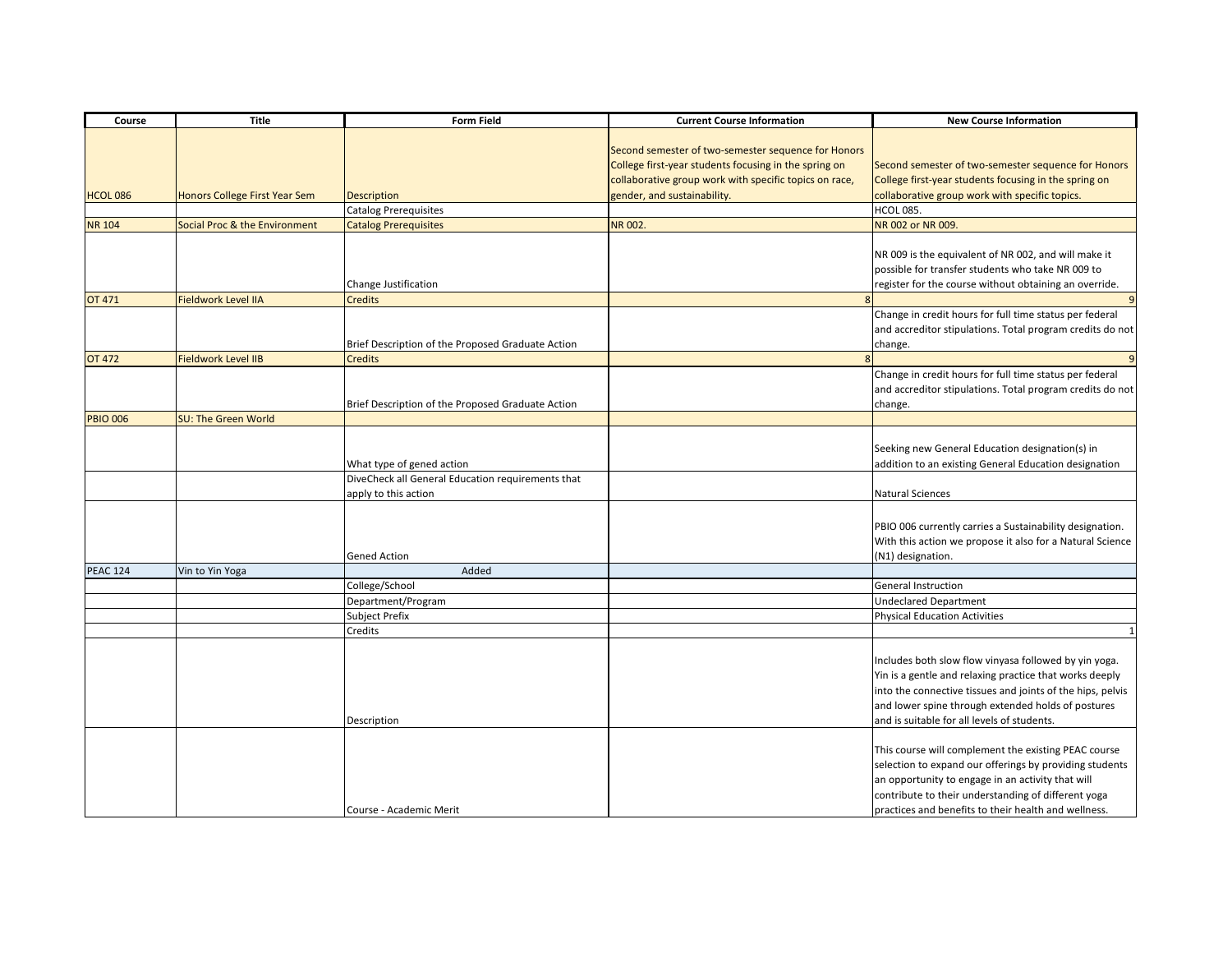| Course          | <b>Title</b>                          | <b>Form Field</b>                                 | <b>Current Course Information</b>                      | <b>New Course Information</b>                              |
|-----------------|---------------------------------------|---------------------------------------------------|--------------------------------------------------------|------------------------------------------------------------|
|                 |                                       |                                                   |                                                        | This course should have no impact on any other             |
|                 |                                       | <b>Effects on Other Departments</b>               |                                                        | department's offerings                                     |
| <b>PEAC 095</b> | Yoga: Breathe, Reflect, Refine        | Added                                             |                                                        |                                                            |
|                 |                                       | College/School                                    |                                                        | <b>General Instruction</b>                                 |
|                 |                                       | Department/Program                                |                                                        | <b>Undeclared Department</b>                               |
|                 |                                       | Subject Prefix                                    |                                                        | <b>Physical Education Activities</b>                       |
|                 |                                       | Credits                                           |                                                        |                                                            |
|                 |                                       |                                                   |                                                        |                                                            |
|                 |                                       |                                                   |                                                        | Explores yoga as a way of life and other aspects of this   |
|                 |                                       |                                                   |                                                        | path through posture, breathing exercises, self-reflective |
|                 |                                       |                                                   |                                                        | prompts/questions, guided relaxations and more. Class      |
|                 |                                       |                                                   |                                                        | will include movement, journaling, and partner/group       |
|                 |                                       | Description                                       |                                                        | sharing.                                                   |
|                 |                                       |                                                   |                                                        |                                                            |
|                 |                                       |                                                   |                                                        | This course will complement the existing PEAC course       |
|                 |                                       |                                                   |                                                        | selection to expand our offerings. This course will cover  |
|                 |                                       |                                                   |                                                        | yoga as a way of life and how it can support an            |
|                 |                                       | Course - Academic Merit                           |                                                        | individual on their path to wellbeing.                     |
|                 |                                       |                                                   |                                                        | this course should have no impact on any other             |
|                 |                                       | Effects on Other Departments                      |                                                        | department's offerings                                     |
|                 |                                       |                                                   |                                                        | Exploration of the nature of democracy and the growing     |
|                 |                                       |                                                   |                                                        | crises confronting democratic institutions today.          |
|                 |                                       |                                                   | This course explores the nature of democracy. Students | Students will examine both recent debates in               |
|                 |                                       |                                                   | will examine both recent debates in democratic theory  | democratic theory and classical sources of democratic      |
| <b>POLS 148</b> | <b>Democratic Theory</b>              | <b>Description</b>                                | and classical sources of democratic ideas.             | deas.                                                      |
|                 |                                       | What type of gened action                         |                                                        | Seeking new General Education designation(s)               |
|                 |                                       | DiveCheck all General Education requirements that |                                                        |                                                            |
|                 |                                       | apply to this action                              |                                                        | Arts and Humanities Global Citizenship                     |
|                 |                                       |                                                   |                                                        | I am applying for two designations for this course: AH2    |
|                 |                                       |                                                   |                                                        | and GC2. I have attached the syllabus as well as the two   |
|                 |                                       | <b>Gened Action</b>                               |                                                        | supplemental forms.                                        |
| <b>POLS 188</b> | <b>Political Construction of Race</b> | Added                                             |                                                        |                                                            |
|                 |                                       | College/School                                    |                                                        | College of Arts and Sciences                               |
|                 |                                       | Department/Program                                |                                                        | <b>Political Science</b>                                   |
|                 |                                       | Subject Prefix                                    |                                                        | <b>Political Science</b>                                   |
|                 |                                       | Credits                                           |                                                        | 3                                                          |
|                 |                                       | Catalog Prerequisites                             |                                                        | POLS 021.                                                  |
|                 |                                       |                                                   |                                                        |                                                            |
|                 |                                       |                                                   |                                                        | Study of the ways political institutions and processes     |
|                 |                                       |                                                   |                                                        | have built race in the United States by employing          |
|                 |                                       |                                                   |                                                        | specific terminology, identifying and policing racial      |
|                 |                                       |                                                   |                                                        | categories, and creating changing definitions of what      |
|                 |                                       |                                                   |                                                        | race actually is. Readings include court cases, census     |
|                 |                                       |                                                   |                                                        | documents, and congressional materials, in addition to     |
|                 |                                       | Description                                       |                                                        | secondary scholarship.                                     |
|                 |                                       | Course Seeking Graduate Credit?                   |                                                        | <b>No</b>                                                  |